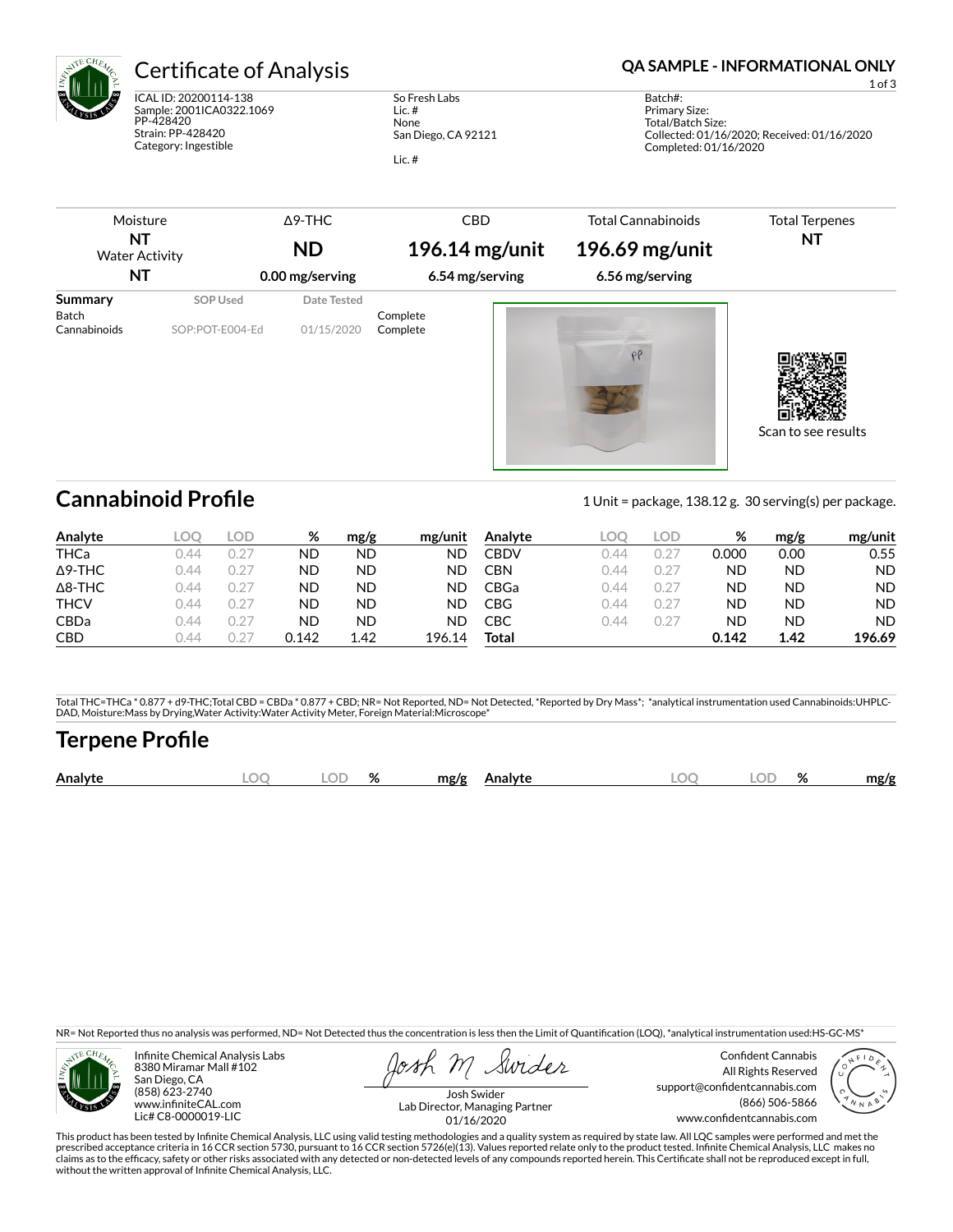

ICAL ID: 20200114-138 Sample: 2001ICA0322.1069 PP-428420 Strain: PP-428420 Category: Ingestible

So Fresh Labs Lic. # None San Diego, CA 92121 Lic. #

Certificate of Analysis **Certificate of Analysis QA SAMPLE - INFORMATIONAL ONLY** 

2 of 3

| Batch#:                                     |  |
|---------------------------------------------|--|
| Primary Size:                               |  |
| Total/Batch Size:                           |  |
| Collected: 01/16/2020; Received: 01/16/2020 |  |
| Completed: 01/16/2020                       |  |
|                                             |  |

### **Residual Solvent Analysis**

|  | Category 1 | $\sim$ $\sim$<br><u>.</u> | -UL | Limit | Status | Category | OO | LOD | Limit | <b>Status</b> | Category 2 | nn<br>$\sim$ | LOD | .imi | Status |
|--|------------|---------------------------|-----|-------|--------|----------|----|-----|-------|---------------|------------|--------------|-----|------|--------|
|--|------------|---------------------------|-----|-------|--------|----------|----|-----|-------|---------------|------------|--------------|-----|------|--------|

NR= Not Reported thus no analysis was performed, ND= Not Detected thus the concentration is less then the Limit of Quantification (LOQ),\*analytical instrumentation used=HS-GC-MS\*

## **Heavy Metal Screening**

| $\sim$<br>к<br>$-$<br>$\sim$ | $\cap \Gamma$<br>◡ | Limi | Status |
|------------------------------|--------------------|------|--------|
|                              |                    |      |        |

NR= Not Reported thus no analysis was performed, ND= Not Detected thus the concentration is less then the Limit of Quantification (LOQ) , \*analytical instrumentation used:ICP-MS\*

## **Microbiological Screening**

| the contract of the contract of the contract of<br>чн |  |
|-------------------------------------------------------|--|
|                                                       |  |

ND=Not Detected; \*analytical instrumentation used:qPCR\*



Infinite Chemical Analysis Labs 8380 Miramar Mall #102 San Diego, CA (858) 623-2740 www.infiniteCAL.com Lic# C8-0000019-LIC

Josh M Swider

Confident Cannabis All Rights Reserved support@confidentcannabis.com (866) 506-5866 www.confidentcannabis.com



Josh Swider Lab Director, Managing Partner 01/16/2020

This product has been tested by Infinite Chemical Analysis, LLC using valid testing methodologies and a quality system as required by state law. All LQC samples were performed and met the<br>prescribed acceptance criteria in without the written approval of Infinite Chemical Analysis, LLC.